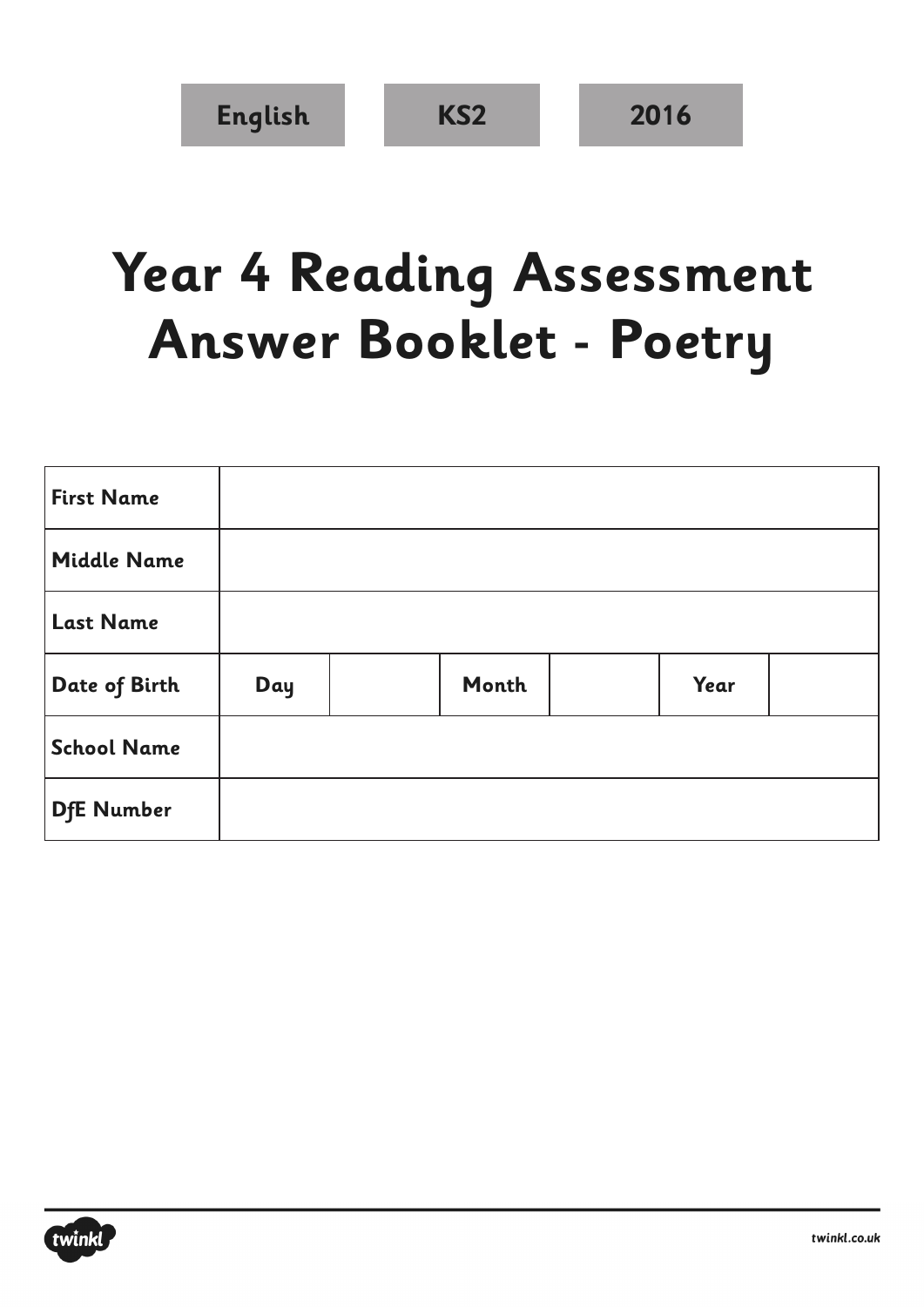

| 1. What time of day is it in the poem?                              | 1 mark                 |
|---------------------------------------------------------------------|------------------------|
|                                                                     |                        |
|                                                                     |                        |
| 2. Find and copy two things that the star saw when she looked down. |                        |
|                                                                     | 2 marks                |
|                                                                     |                        |
| 2.                                                                  |                        |
|                                                                     |                        |
|                                                                     |                        |
|                                                                     |                        |
| 3. What did the star give to the pool to keep? Circle one.          | 1 mark                 |
|                                                                     |                        |
| the moving sea<br>her light<br>a jewel                              |                        |
|                                                                     |                        |
|                                                                     |                        |
|                                                                     |                        |
|                                                                     |                        |
| 4. Look at line 4. Why is the star's face described as 'mirrored'?  | 1 mark                 |
|                                                                     |                        |
|                                                                     |                        |
|                                                                     |                        |
|                                                                     |                        |
|                                                                     |                        |
|                                                                     | total for<br>this page |

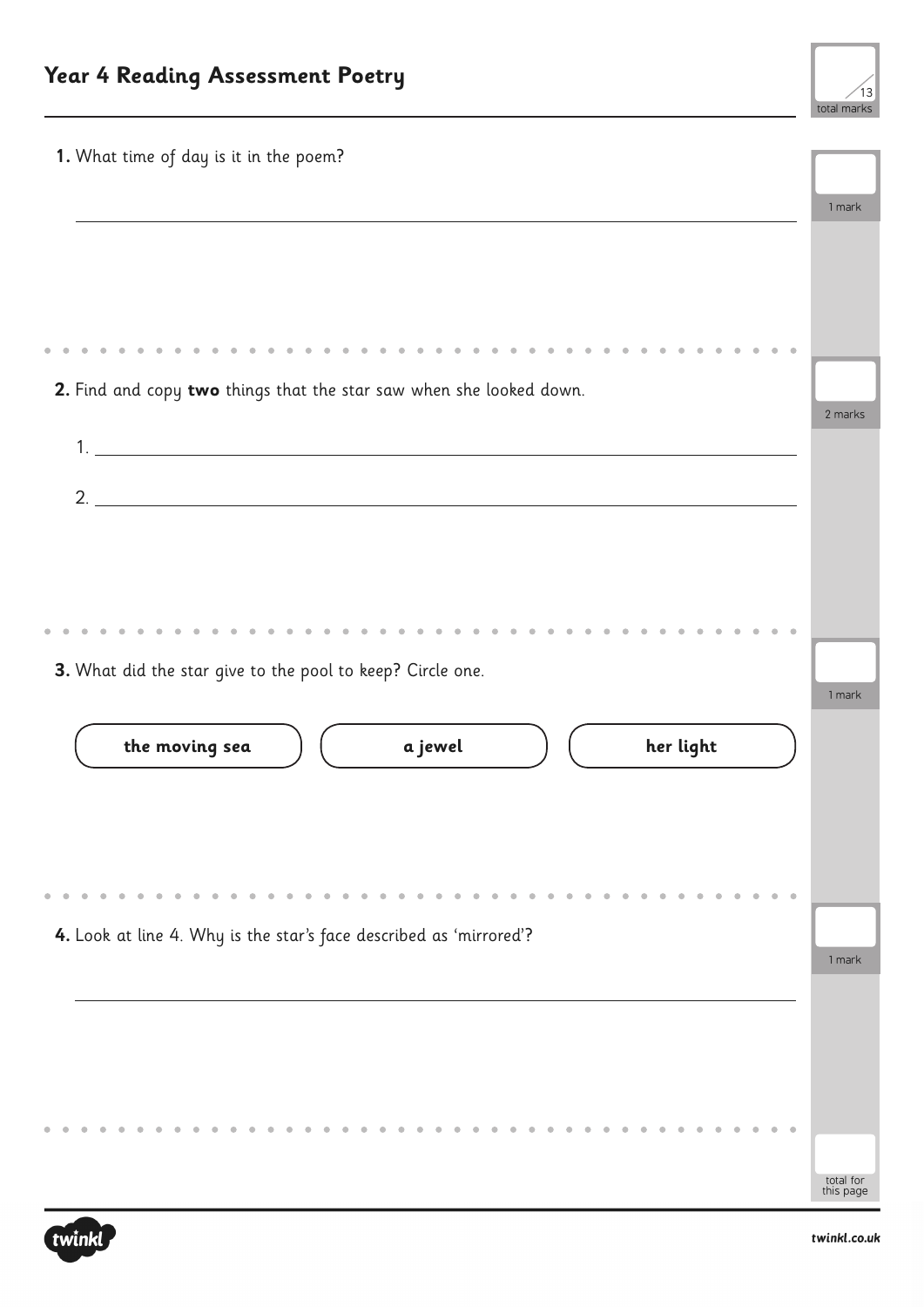| Year 4 Reading Assessment Poetry                                                                         | 3       |  |  |
|----------------------------------------------------------------------------------------------------------|---------|--|--|
| 5. Find and copy the line which shows us that the pig disturbs the peaceful setting.                     |         |  |  |
|                                                                                                          | 1 mark  |  |  |
|                                                                                                          |         |  |  |
|                                                                                                          |         |  |  |
| 6. The star grew pale and hid her face                                                                   |         |  |  |
| In this line, the word 'pale' is closest in meaning to (Tick one)                                        | 1 mark  |  |  |
| colourless<br>twinkling                                                                                  |         |  |  |
| sparkly<br>bright                                                                                        |         |  |  |
|                                                                                                          |         |  |  |
|                                                                                                          |         |  |  |
| 7. How did the actions of the pig affect the star? Circle one.                                           | 1 mark  |  |  |
|                                                                                                          |         |  |  |
| the moving water didn't reflect the<br>the star didn't like<br>the pig so it hid itself<br>star any more |         |  |  |
|                                                                                                          |         |  |  |
|                                                                                                          |         |  |  |
| 8. 'A brown pig came to the little pool;<br>It grunted and splashed and waded in                         | 2 marks |  |  |
| And the deepest place but reached its chin.'                                                             |         |  |  |
| What do these lines tell us about the depth of the pool?                                                 |         |  |  |
|                                                                                                          |         |  |  |
|                                                                                                          |         |  |  |
|                                                                                                          |         |  |  |
|                                                                                                          |         |  |  |

total for this page